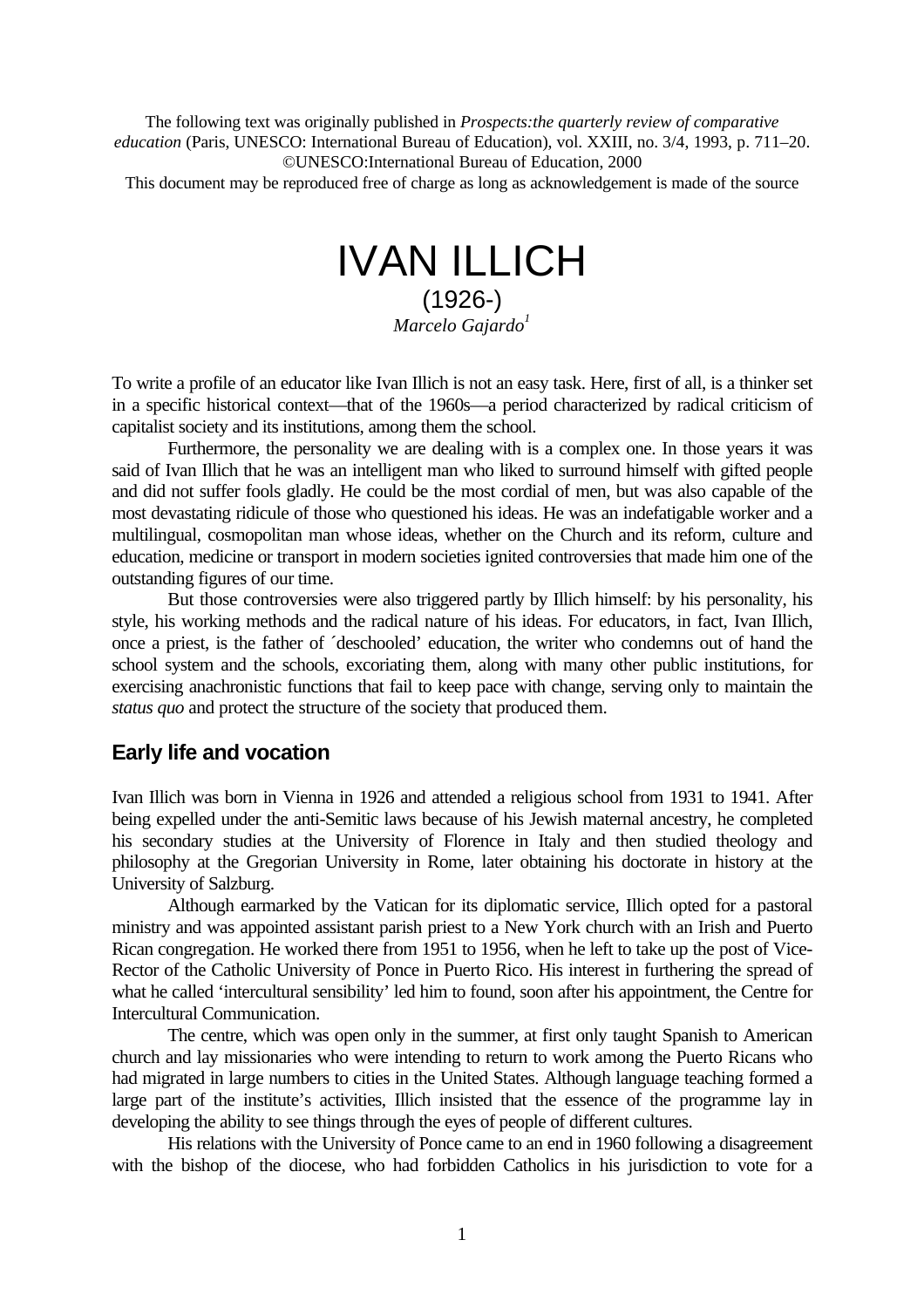candidate favouring birth control. Back in New York, he accepted a professorship at Fordham University. In 1961, as a means of furthering and strengthening intercultural relations, he founded the Centre for Intercultural Documentation (CIDOC) in the city of Cuernavaca, Mexico.

The purpose of CIDOC was to train American missionaries for work in Latin America. Over the years, however, it became a para-academic centre in which Ivan Illich's ideas on 'deschooled' education were put into practice.

From its foundation until the middle 1970s, CIDOC was a meeting-place for many American and Latin American intellectuals wishing to reflect on education and culture. Spanishlanguage courses and workshops on social and political themes were held there. The centre's library was highly regarded, and Illich himself directed seminars on institutional alternatives in the technological society. This was also the period of the famous, vigorously argued debates between Paulo Freire and Ivan Illich on education, schooling and the awakening of awareness, and of dialogues between Illich and other educational thinkers involved in the search for ways of transforming every moment of life into a learning experience, usually outside the school system.

This was a time when Illich began to be widely known. His notoreity began with his criticism of the Roman Catholic Church as an institution, which he described as a huge business training and employing religious professionals in order to perpetuate itself. He then extrapolated that concept to the institution of the school and formulated the criticism that was to lead him to work for a number of years on a proposal to 'deschool' society. His opinions on liberating the church from democracy in the future and the 'deschooling' of society soon made CIDOC a centre of ecclesiastical controversy, and it was for that reason that Illich dissociated it from the church in 1968 and left the priesthood in 1969.

During this time Illich developed what might be called his educational thinking. It was between the late 1960s and the middle 1970s that he published his principal works in the field. Later he altered his focus, shifting from analysis of the effects of schooling on society to that of the institutional problems of modern societies.

Towards the middle of the 1970s, although he still lived in Mexico, Illich addressed his writings to the international academic community and gradually distanced himself from Latin America. By the end of the decade he had left Mexico for good to settle in Europe.

## **Ivan Illich's work in education**

#### CRITICISM OF THE SCHOOL, AND THE 'DESCHOOLING' OF SOCIETY

Ivan Illich's writings on education are made up of collections of articles and public speeches reproduced in various languages, as well as books, also distributed internationally, on subjects such as education, health and transport, and on ways in which future society might be organized.

His now famous paper 'School: the sacred cow' (CIDOC, 1968) is the first of a series of works in the field of education. In it Illich fiercely criticizes public schooling for its centralization, its internal bureaucracy, its rigidity and, above all, for the inequalities it harbours. Those ideas would later be further developed and published in his book *En América Latina ¿para qué sirve la escuela?* [Who does the school serve in Latin America?] (1970).

These two writings fuse into what is considered to be one of Illich's most important works, *Deschooling society*, published first in English (1970) and later in Spanish (1973). He presents the four central ideas that suffuse the whole of his work on education:

- 'universal education through schooling is not feasible. It would be more feasible if it were attempted by means of alternative institutions built on the style of present schools;
- neither new attitudes of teachers towards their pupils nor the proliferation of educational hardware or software [...], nor finally the attempt to expand the teachers' responsibility until it engulfs the pupils' lifetimes will deliver universal education;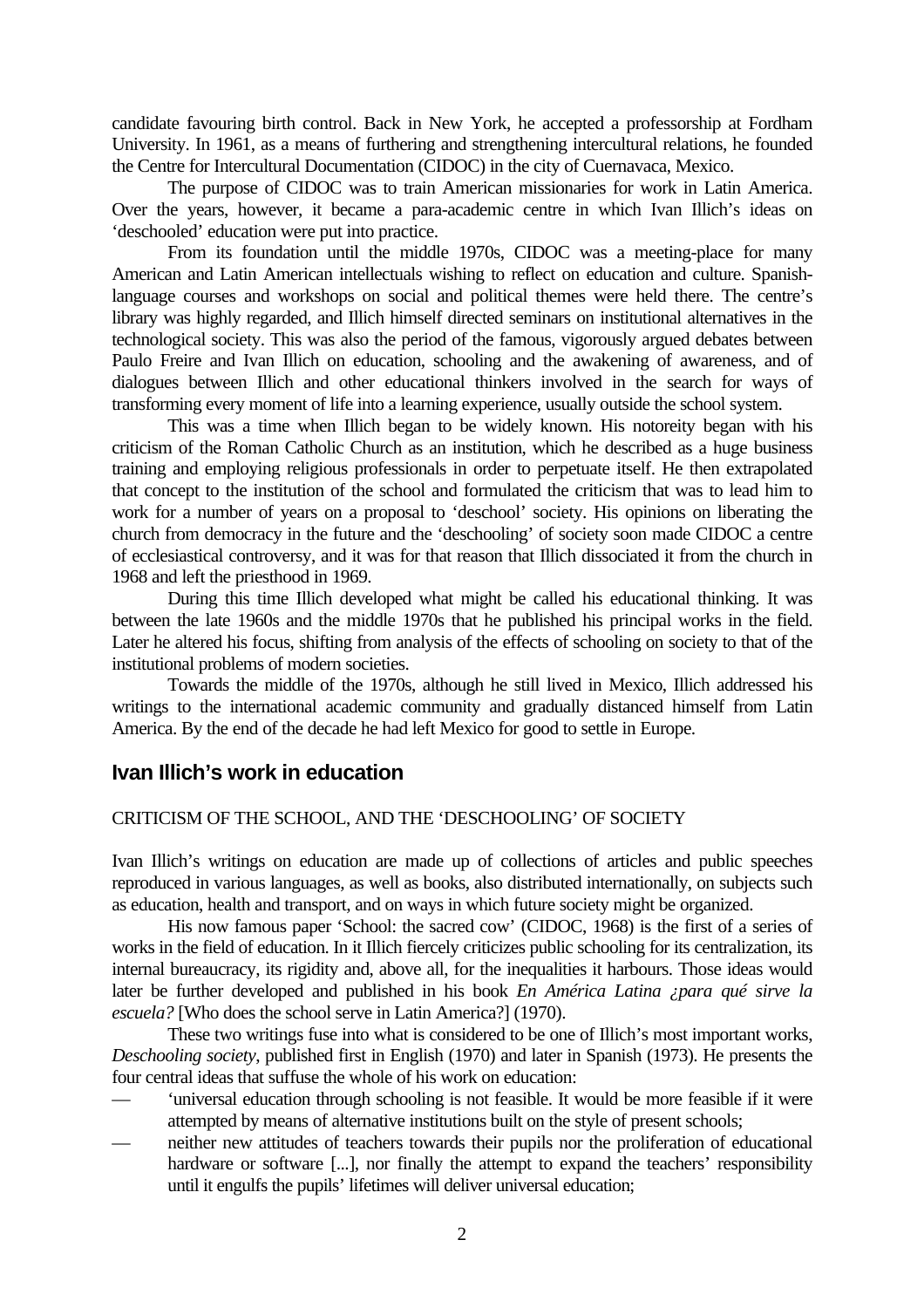- the current search for new educational funnels must be reversed into the search for their institutional inverse: educational webs which heighten the opportunity for learning, sharing and caring;
	- the ethos, not just the institutions, of society ought to be 'deschooled'.

Illich's interest in the school and the processes of schooling, then, stemmed from his educational work in Puerto Rico, more specifically his work with American educators concerned about the direction they saw the public schools of their country taking. Illich himself acknowledges in the introduction to *Deschooling society*, that it is to Everett Reimer that he owes his interest in public education, adding that 'until we first met in Puerto Rico in 1958 I had never questioned the value of extending obligatory schooling to all people. Together we have come to realize that for most men the right to learn is curtailed by the obligation to attend school'. 2

From then on schooling and education become diametrically opposed concepts for Illich. He begins by denouncing institutionalized education and the institution of the school as producers of merchandise with a specific exchange value in a society where those who already possess a certain cultural capital derive the most benefit.

On these general premises, Illich maintains that the prestige of the school as a supplier of good quality educational services for the population as a whole rests on a series of myths, which he describes as follows.

#### THE MYTH OF INSTITUTIONALIZED VALUES

This myth, according to Illich, is grounded in the belief that the process of schooling produces something of value. That belief generates a demand. It is assumed that the school produces learning. The existence of schools produces the demand for schooling. Thus the school suggests that valuable learning is the result of attendance, that the value of learning increases with the amount of this attendance, and that this value can be measured and documented by grades and certificates. Illich takes the opposite view: that learning is the human activity that least needs manipulation by others; that most learning is the result not of instruction but of participation by learners in meaningful settings. School, however, makes them identify their personal, cognitive growth with elaborate planning and manipulation.

## THE MYTH OF MEASUREMENT OF VALUES

According to Illich, the institutionalized values school instils are quantified ones. For him personal growth cannot be measured by the yardstick of schooling but, once people have the idea schooled into them that values can be produced and measured, they tend to accept all kinds of rankings.

People who submit to the standard of others for the measure of their own personal growth soon apply the same standard to themselves. They no longer have to be put in their place but put themselves into their assigned slots, squeeze themselves into the niche which they have been taught to seek, and in the very process, put their fellows into their places, too, until everybody and everything fits.<sup>3</sup>

## THE MYTH OF PACKAGING VALUES

The school sells the curriculum, says Illich, and the result of the curriculum production process looks like any other modern staple product. The distributor/teacher delivers the finished product to the consumer/pupil, whose reactions are carefully studied and charted to provide research data for the preparation of the next model, which may be 'ungraded', 'student-designed', 'visually-aided', or 'issue-centred'.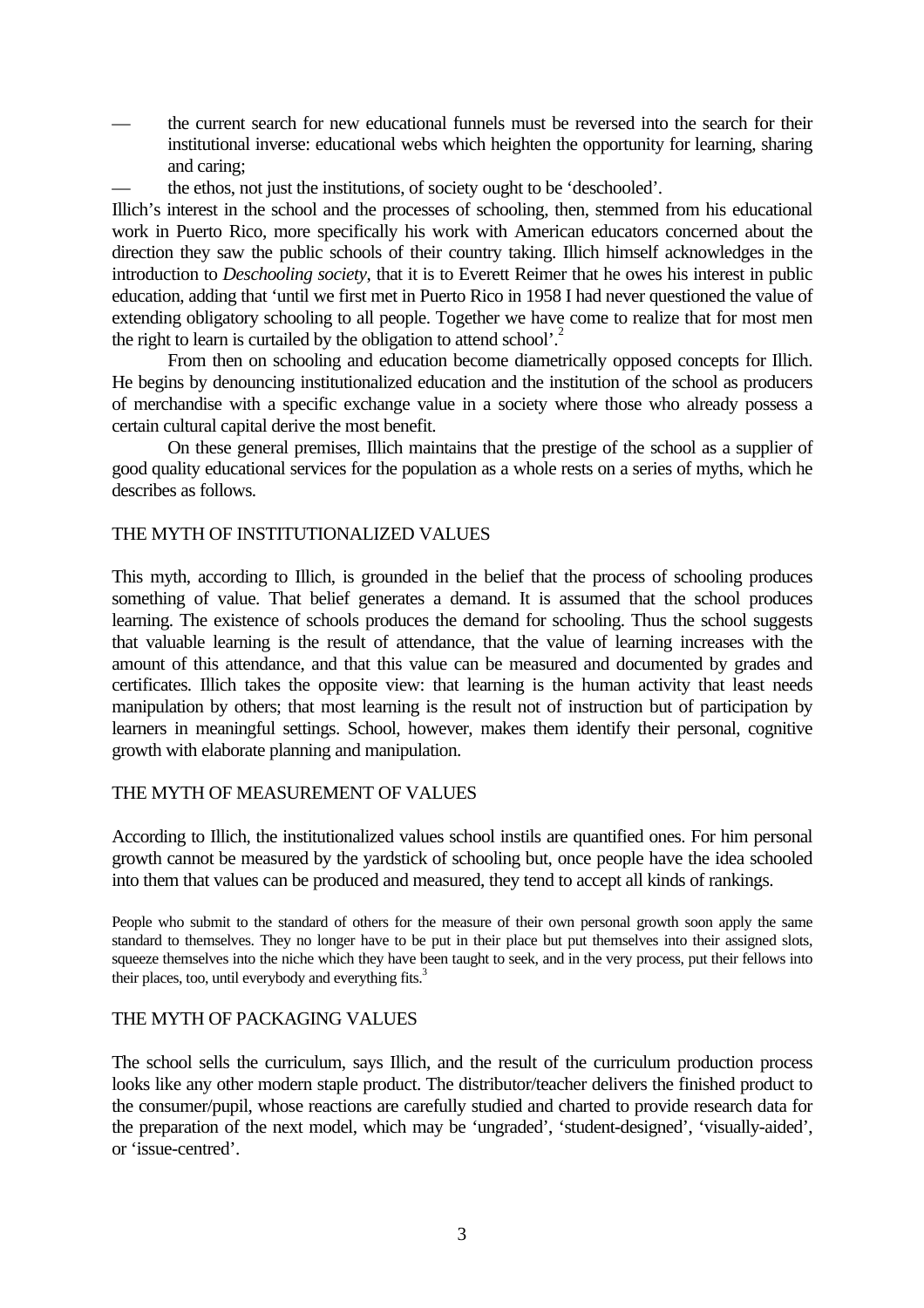#### THE MYTH OF SELF-PERPETUATING PROGRESS

Illich talks not only about consumption but about production and growth. He links these with the race for degrees, diplomas and certificates, since the greater one's share of educational qualifications the greater one's chances of a good job. For Illich the working of consumer societies is founded to a great extent on this myth, and its perpetuation is an important part of the game of permanent regimentation. To smash it, says Illich, 'would endanger the survival not only of the economic order built on the co-production of goods and demands, but equally of the political order built on the nation-State into which students are delivered by the school.<sup>5</sup> Consumers/pupils are taught to adjust their desires to marketable values, even though this cycle of eternal progress can never lead to maturity.

In conclusion Illich points out that the school is not the only modern institution whose main purpose is to shape people's view of reality. Other factors contribute to this, factors related to social origins and family surroundings, the media and informal socialization networks. These, amongst others, are key elements in moulding behaviour and values. But he considers that it is the school that is most deeply and systematically enslaving. It alone is entrusted with the task of forming critical judgement, a task that, paradoxically, it tries to carry out by ensuring that learning, whether about oneself, about others or about nature, follows a predetermined pattern.

Illich defends these opinions in his polemical and provocative style, affirming that, in his judgement, 'school impinges so intimately upon us that no one can hope to be freed from it by any external means'.<sup>6</sup> And he adds:

Schooling—the production of knowledge, the marketing of knowledge, which is what the school amounts to—draws society into the trap of thinking that knowledge is hygienic, pure, respectable, deodorized, produced by human heads and amassed in a stock. I see no difference between rich and poor countries in the development of these attitudes to knowledge. There is a difference of degree, of course; but I find it much more interesting to analyse the hidden impact of the school structure on a society; and I see that this impact is equal or, to be more precise, tends to be equal. It doesn't matter what the overt structure of the curriculum is, whether the school is public, whether it exists in a State that has the monopoly of public schools, or in a State where private schools are tolerated or even encouraged. It is the same in rich as in poor countries, and might be described as follows: if this ritual that I consider schooling to be is defined by a society as education [...] then the members of that society, by making schooling compulsory, are schooled to believe that the self-taught individual is to be discriminated against; that learning and the growth of cognitive capacity, require a process of consumption of services presented in an industrial, a planned, a professional form;[...] that learning is a thing rather than an activity. A thing that can be amassed and measured, the possession of which is a measure of the productivity of the individual within the society. That is, of his social value  $\left[\ldots\right]^7$ 

Out of this analysis grew the strategies Ivan Illich proposes for 'deschooling' education and teaching. He himself tested these strategies on young people and adults taking part in the workshops and activities of CIDOC in Cuernavaca. We shall return to them later.

## 'CONVIVIALITY'

The works that followed *Deschooling society* go beyond education to focus more broadly on the reorganization of society and work, in accordance with human needs. This is the message of *Tools for conviviality* (1973), *Energy and equity* (1974) and *Medical nemesis: the expropriation of health* (1982).

In the last two works Illich asserts that, just as the school 'de-educates', institutionalized medicine has become a serious health problem. He also uses the example of transport to illustrate his view of the way continuing progress and increasing comfort, in the industrialized countries, lead to waste and the inability to make proper use of any energy source. His thinking on these subjects is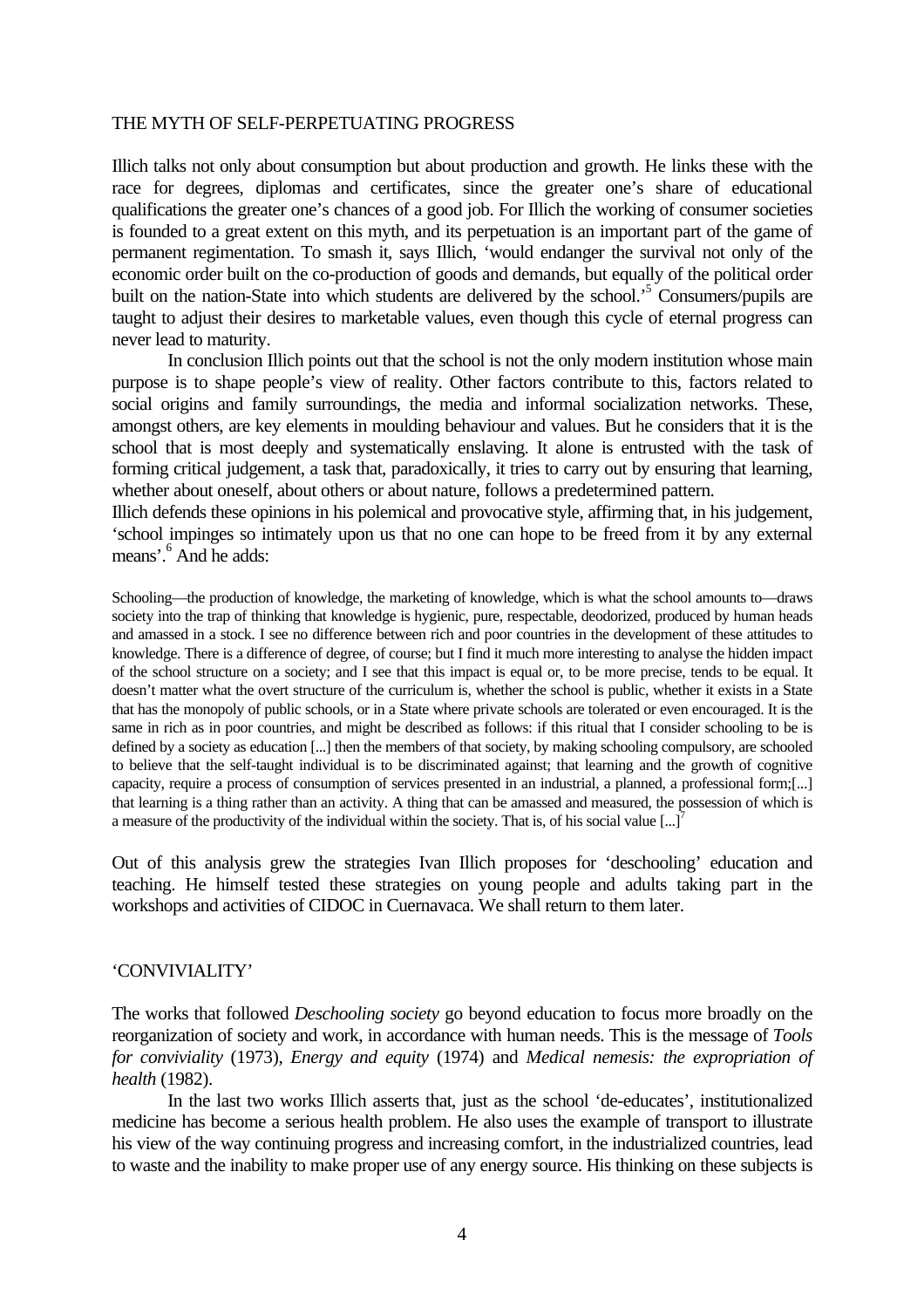to be found in *Medical nemesis* and *Energy and equity*. In these works, too, Illich leaves education and the school to take up the analysis of political and institutional problems that affect modern societies, with their high degree of technology and stratification, problems inescapable for countries that pursue their development on the pattern of today's industrialized countries.

In *Tools for conviviality* Illich proposes a rival strategy calling for limits to the growth of industrialized societies and suggests a new kind of organization for them, to be achieved through, among other means, a new concept of work and the 'deprofessionalization' of social relations, not excluding education and the school.

'Convivial' institutions, as Illich defines them, are characterized by their vocation of service to society, by spontaneous use of and voluntary participation in them by all members of society. Illich therefore attributes the word 'convivial' to a society in which 'modern technologies serve politically interrelated individuals rather than managers'. And he adds 'a "convivial" society is one in which people control the tools'.<sup>8</sup>

What is fundamental to a 'convivial' society is not the total absence of those institutions which Illich calls manipulative, or of addiction to specific goods and services. What he proposes is a balance between institutions that create the specific demands they are specialized to satisfy and those that foster self-realization.

A 'convivial' society, Illich insists, 'does not exclude all schools. It does exclude a school system which has been perverted into a compulsory tool, denying privileges to the drop-out. I am using the school as an example of a phenomenon to be found elsewhere in the industrial world [...]this claim is analogous to my observation on the two types of institutionalization of society'.<sup>9</sup> And he adds:

In every society there are two ways of achieving specific ends, such as locomotion, communication among people, health, learning. One I call autonomous, the other heteronomous. In the autonomous mode I move myself. In the heteronomous mode I am strapped into a seat and carried. In the autonomous mode I heal myself, and you help me in my paralysis, and I help you in your childbearing [...]In every society and in every sector, the efficiency with which the goal of the sector is achieved depends on an interaction between the autonomous and the heteronomous modes.<sup>10</sup>

It is important to emphasize that Ivan Illich does not attack any specific political system or regime but rather the entire industrial mode of production and its consequences for humankind. His central thesis in this regard is that 'the means of production have technical characteristics that make them impossible to control by a political process. Only a society that accepts the need to agree on a ceiling for certain technical dimensions of its means of production enjoys political alternatives'.<sup>11</sup> He calls the attention of developing countries to these dimensions and, in so doing, he throws down challenges to education.

All these ideas find expression in Illich's thesis of 'conviviality', the main thrust of which is to call the attention of developing countries to the advantages and drawbacks of adopting the same style of development as the industrialized countries. At the time that he was putting forward these ideas the majority of these countries, especially in Latin America, had not reached the same stage of development as the industrialized countries and, in Illich's view, still had time to reverse the trend, to redefine their goals and priorities and select development styles that were more equitable, participatory and conducive to the preservation of natural balance and 'convivial' relations. 'Reconstruction for poor countries means adopting a set of negative criteria within which their tools are kept, in order to advance directly into a post-industrial era of conviviality. The limits to choose are of the same order as those which hyper-industrialized countries will have to adopt for the sake of survival [...]Conviviality, which will be immediately accessible to the "underdeveloped", will have to be bought by the "developed" at an exorbitant price'.<sup>13</sup>

These words of Illich's, written in the mid-1970s, are very similar to those being used now to show that, less than ten years from the end of the century, the countries of North and South, of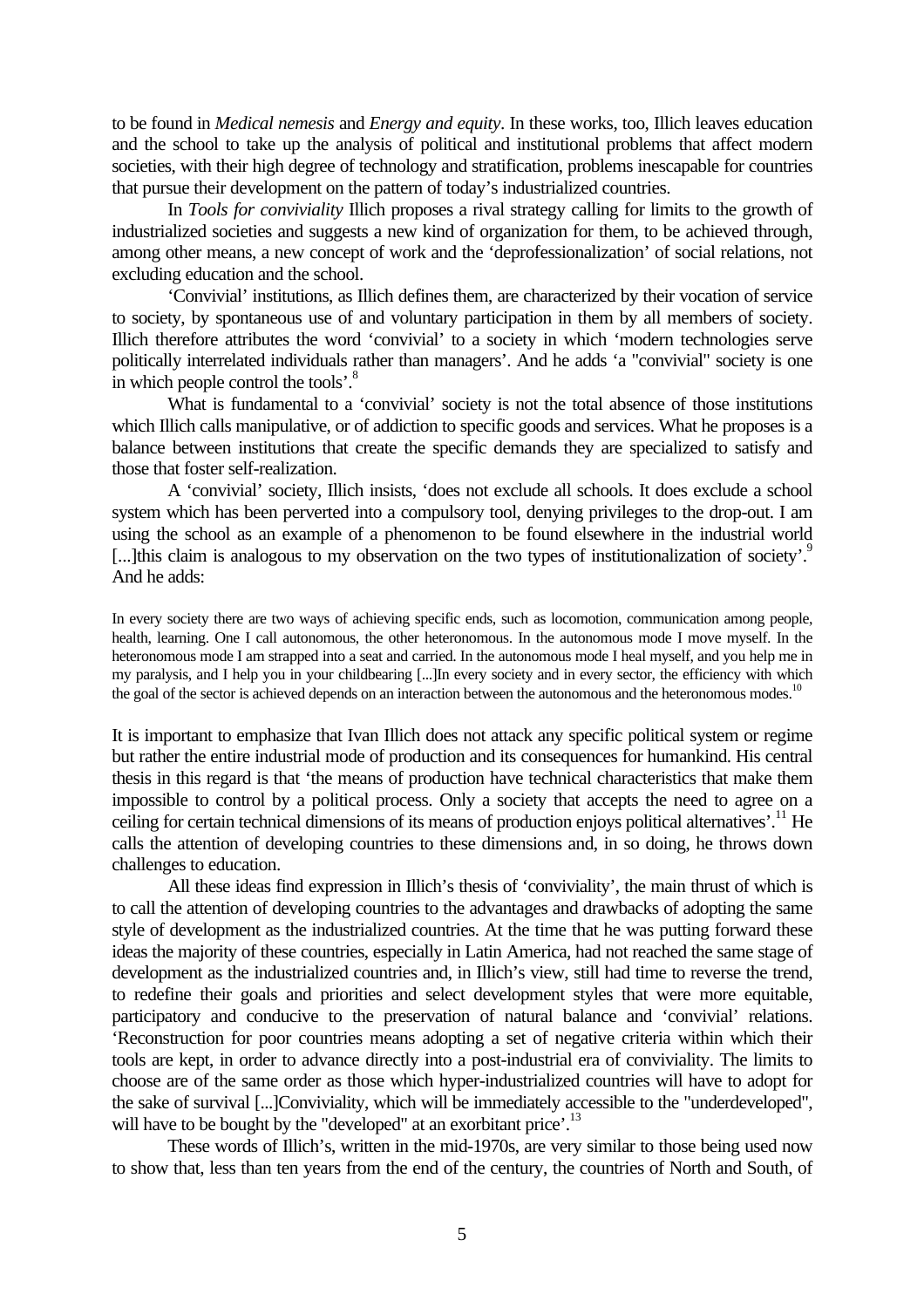East and West, are at last realizing that they form a universal whole and that they have more in common than they thought. Environmental problems and ecological imbalances impinge equally on all; a declining standard of living does not distinguish between developed countries and those still in search of sustainable development. All are equally concerned for the quality and effectiveness of learning inside or outside the school system, and no one can ignore that school and education are far from having adapted themselves to the pace of scientific and technological change or to the most immediate needs of those who look to them for their self-realization in the world of today. It is a fact that the search for solutions to these problems is no longer solely in the hands of developed countries, and here Illich's opinions contain a great deal of truth.

Developing countries now not only form part of world problems but are also bound up with the solutions to those problems. The 'convivial' society may not be the answer. But it must be recognized that Illich dealt with these themes almost three decades ago. Whether because of the ideological context in which the ideas were born and developed, whether because of a lack of theoretical foundation to sustain them, or because of Illich's own personality, the themes of 'deschooling' society and building a 'convivial' society did not receive the attention they deserved, and there was no further development of a line of thinking that might have borne better fruit.

## **Alternatives**

If, decades later, we separate Illich's thought from its emotional context, it is interesting to realize how thought-provoking some of his suggestions and proposals are. The themes seen by Illich in terms of changed perspectives, changed motivation and changes in what he calls the tools, the structure and the material means of production are recurrent themes today in the debate on progress in science and technology, the impact of computers on daily life, and the privatization of public services, including health, education and transport.

Let us return to the question of strategies and the historical context in which Illich developed them. He maintained that:

without prejudice to discussion of good motivations and correct viewpoints, the debate that must be encouraged at this moment in history is the communal and political analysis of the materials of production. For me society's alternative is to be found in the conscious limitation of technology to those uses that are truly efficient. I mean the limitation of vehicle speeds to levels at which they do not create more distance than they eliminate. The limitation of medical intervention to those procedures that [...] do not damage health more than they improve it. The limitation of the tools of communication to sizes at which they do not produce, by definition, more noise than signal, a signal that is usable for the act of life that I call understanding. I do not see, therefore, why the institution of school for all, which is an institution that became necessary about 80 years ago, should continue to exist and to trouble us.<sup>13</sup>

What troubles Illich in this case, as it does other educators of the period, is not educational practice in itself but the impact of schooling on society, and how a type of education that 'asks itself in what conditions people's curiosity might flourish $\frac{1}{4}$  might be achieved.

His reply to this question is that a good education system should have three purposes. To provide all who want to learn with access to available resources at any time in their lives; to make it possible for all who want to share what they know to find those who want to learn it from them; and to furnish all who want to present a debatable issue to the public with the opportunity to make their arguments known.

He thinks that no more than four, and possibly three, webs or networks of exchange might contain all the necessary resources for effective learning.

The first he calls 'reference services to educational objects'. The purpose of these is to facilitate access to things used for formal learning. Some of the examples he gives are libraries, laboratories and display places. Places such as museums and theatres, together with things that may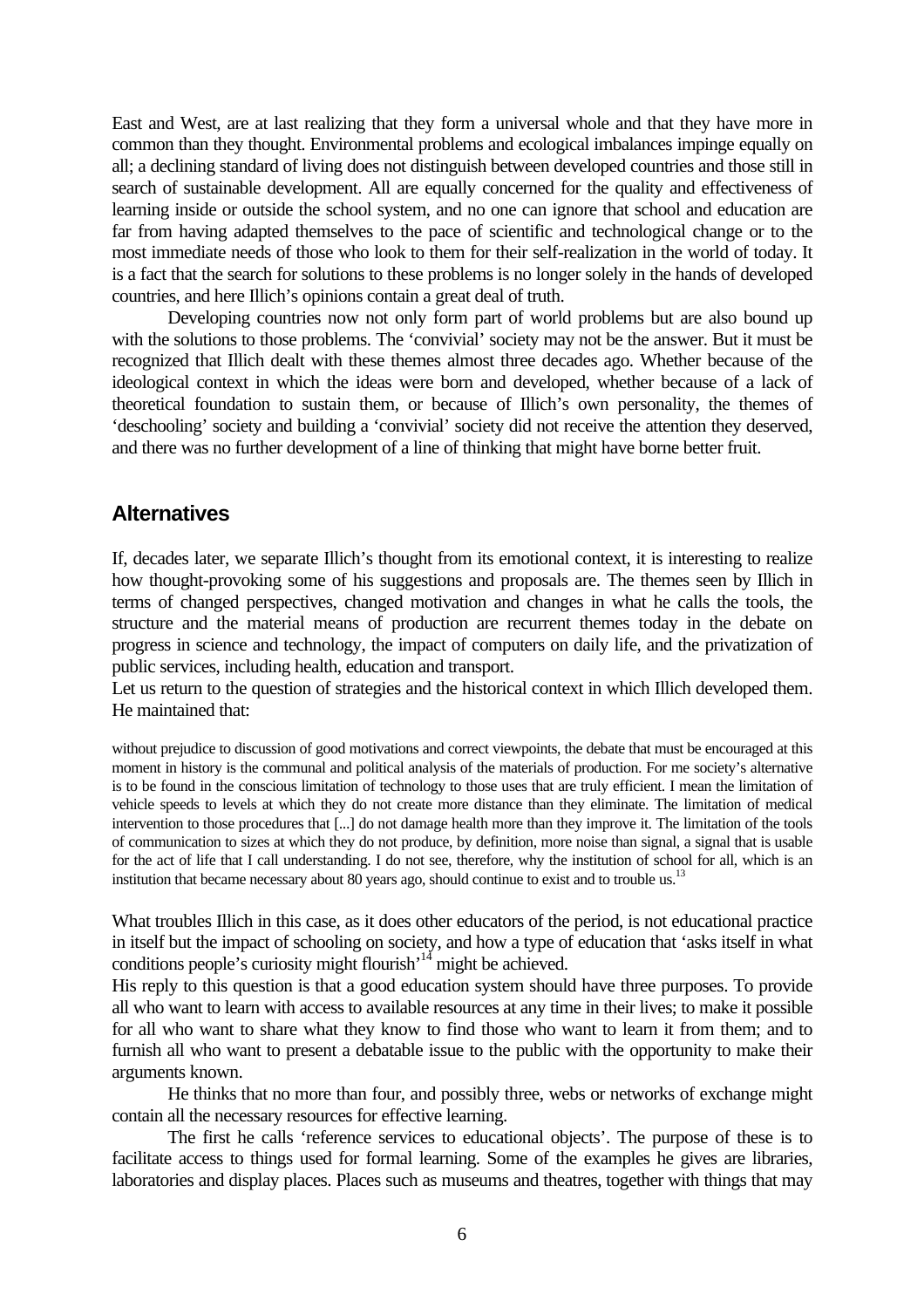be in daily use in factories, airports or public places but are made available to would-be students, whether as apprentices-at their place of work-or as people taking advantage of their leisure time.

The second he calls 'skill exchanges', which allow people to list their skills and abilities, the conditions under which they are willing to serve as models for others who want to learn these skills, and how they can be reached for this purpose.

The third network is what Illich calls 'peer-matching', a network that permits persons to describe the learning activity in which they wish to engage, in the hope of finding a partner for their inquiry.

Finally, Illich proposes a fourth network, which he calls 'reference services to educators-atlarge' consisting of a directory giving addresses and self-descriptions of professionals, paraprofessionals and freelancers, along with the conditions of access to their services. Polling or consulting their former clients could choose such educators.

Today this educational proposal, if it has not found its way into the school system, has come into effect, under a variety of labels, in the non-formal education of young people and adults, in lifelong education and in other fields that admit 'deschooled' education. And, in practice, we hear more and more often of the existence of networks composed of people who want to share generally useful knowledge, forge links to exchange experiences and create and strengthen the capacity for autonomous development—to innovate and to learn from accumulated experience.

A glance around us will show that there exist today innumerable data banks, that more and more research and information exchange networks are being set up, and that increasingly the major problems of humankind are being tackled by teams of people bringing together multiple skills.

Paradoxically, only the school seems to be keeping up at an undiminished pace the ritual and routine that were denounced by Illich and other educators of his generation. To change it will require a real revolution, sparked off perhaps by the changes taking place in society as a whole in the spheres of economics, agriculture, energy, data processing, health, standards of living and conditions of work. Here we must include overpopulation, unemployment, poverty and the lessons that should be learned from them in the struggle to achieve a harmonious style of development in which human survival will depend on the creativity, freedom and enthusiasm that each and every human being can bring to the task.

# **Closing remarks**

Much of this is to be found in Illich's work and writings. His mistake, perhaps, was to condemn the school out of hand. The radical nature of his denunciation prevented him from constructing a realistic strategy for those educators and researchers who might have associated themselves with his protest. In addition, Illich's writings were founded essentially on intuitions, without any appreciable reference to the results of socio-educational or learning research. His criticism evolves in a theoretical vacuum, which may explain the limited acceptance his educational theories and proposals find today.

Indeed, Illich is widely accused of being a Utopian thinker and is further criticized for his early withdrawal from the wider educational debate. A deeper involvement and the development of viable strategies for putting his ideas into practice, plus a solid theoretical foundation to sustain them, might have led him along different paths.

Notwithstanding all this, Ivan Illich must be recognized an educational thinkers who helped to give life to the educational debate of the 1970s. He laid the groundwork for the conception of a school more attentive to the needs of its environment, to the realities of its pupils' lives and to the efficient acquisition of socially relevant knowledge. Even if the radical nature of his criticisms made it impossible to put them into practice, many of his ideas have universal validity, both for the school system and for other institutions of public utility. And it can never be denied that these ideas influenced a considerable number of educators and extended the movement for 'deschooling'